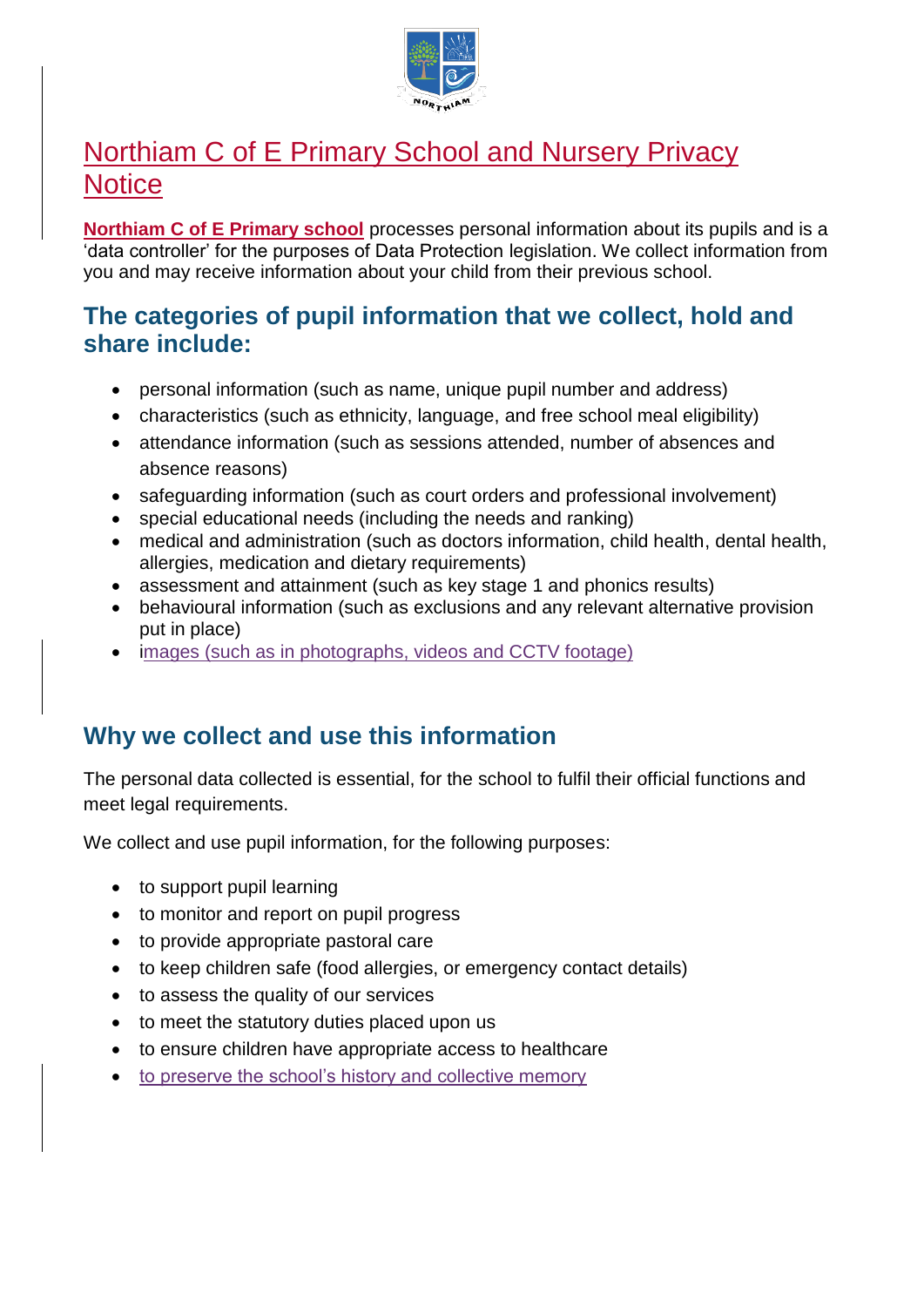# **The lawful basis on which we use this information**

Under the UK General Data Protection Regulation (UK GDPR), the school is required to identify a valid lawful basis for each processing activity involving personal data. We only collect and use pupils' personal data when the law allows us to. Most commonly, we process it where:

- We have to collect and process personal data to enable us to comply with a legal obligation.
- We need it because we are acting in the public interest or exercising our official authority.

We may also process pupils' personal data in situations where:

- We have obtained consent from you to use it in a certain way.
- We have a genuine and legitimate reason and we are not harming any of your rights and interests.

As a school, we also collect and use special category data, both to provide education and comply with our legal obligations. We have therefore identified additional lawful bases from Article 9 of the UK GDPR. Most commonly, we process special category data where:

- We have gained explicit consent for the processing
- Processing is necessary for reasons of substantial public interest
- We are required to for reasons of "public health", for example during a pandemic

Where we keep records and information containing personal data for a longer time, we do this for archiving purposes in the public interest. We keep these records to preserve the school's history, key events and collective memory. We will provide access to these records for research or statistical purposes, taking reasonable measures to protect the personal data they may contain.

# **How we collect pupil information**

We collect pupil information via registration forms at the start of the school year or Common Transfer File (CTF) or secure file transfer from previous school.

Pupil data is essential for the schools' operational use. Whilst the majority of pupil information you provide to us is mandatory, some of it is provided to us on a voluntary basis. In order to comply with the UK General Data Protection Regulation, we will inform you whether you are required to provide certain pupil information to us or if you have a choice in this.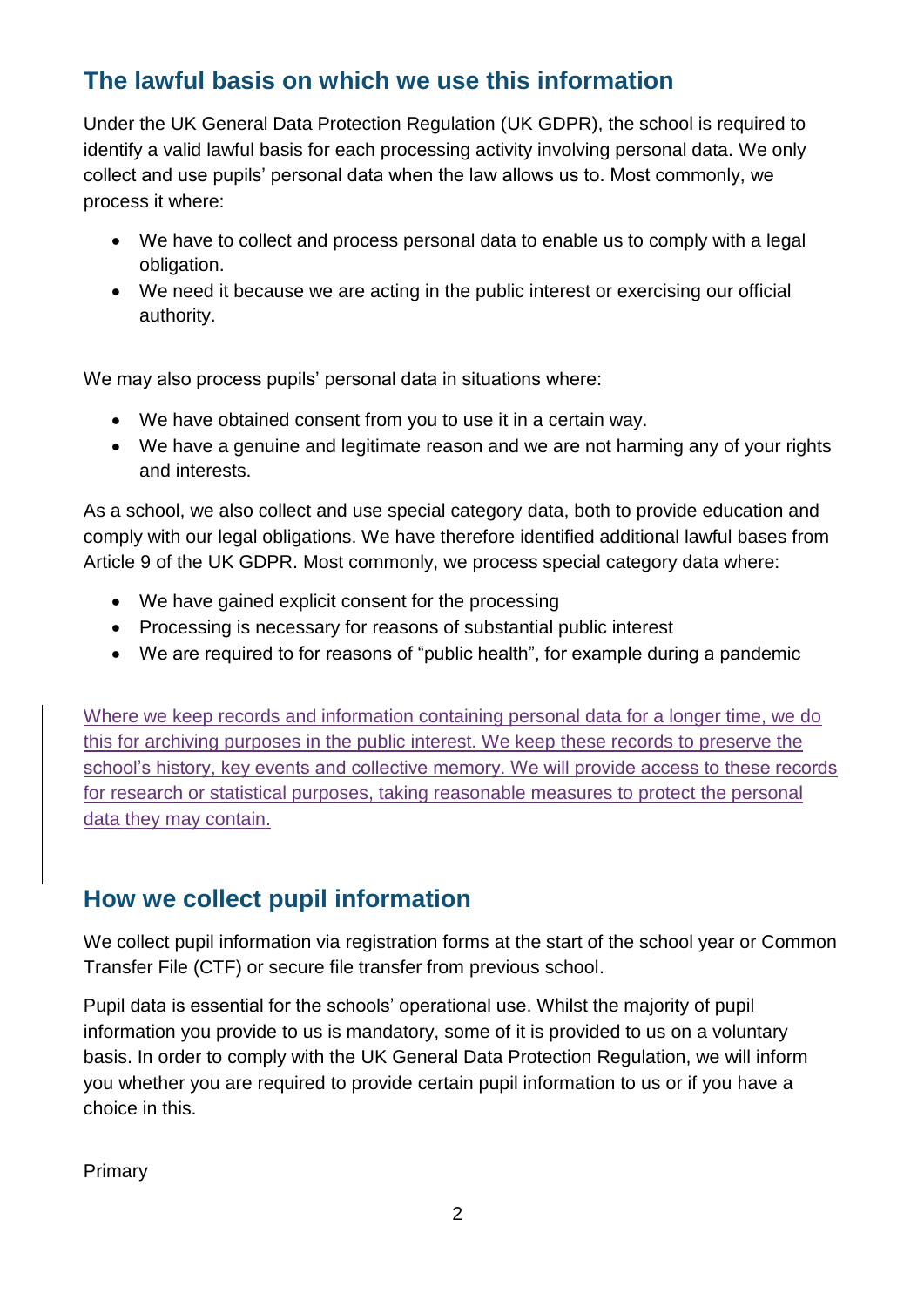# **Storing pupil data**

We hold pupil data securely for the length of time outlined in our school retention schedule. The school retention schedule is available from office or the Headteacher.

We will keep a limited and reasonable amount of personal information for a longer time. where it appears in records that are of historic value or it is in the public interest to keep as part of the school's history and collective memory.

## **Who we share pupil information with**

We routinely share pupil information with:

- schools that the pupils attend after leaving us
- our local authority
- the Department for Education (DfE)
- NHS and school nurse
- our local diocese
- Traded services purchased through the LA (e.g. for Legal, Human Resources or Information Governance Support)
- Learning platforms or software providers used by the school to support education provision

We only share data with organisations who have adequate security measures and protections in place.

# **Why we regularly share pupil information**

We do not share information about our pupils without consent unless the law and our policies allow us to do so.

The Department for Education (DfE) collects personal data from educational settings and local authorities via various statutory data collections. We are required to share information about our pupils with the Department for Education (DfE) either directly or via our local authority for the purpose of those data collections.

We are required to share information about our pupils with our local authority (LA) and the Department for Education (DfE) under section 3 of The Education (Information About Individual Pupils) (England) Regulations 2013. The LA may share limited information with the NHS to provide appropriate health care services.

All data is transferred securely and held by DfE under a combination of software and hardware controls, which meet the current government security policy framework.

For more information, please see 'How Government uses your data' section.

### **Local Authorities**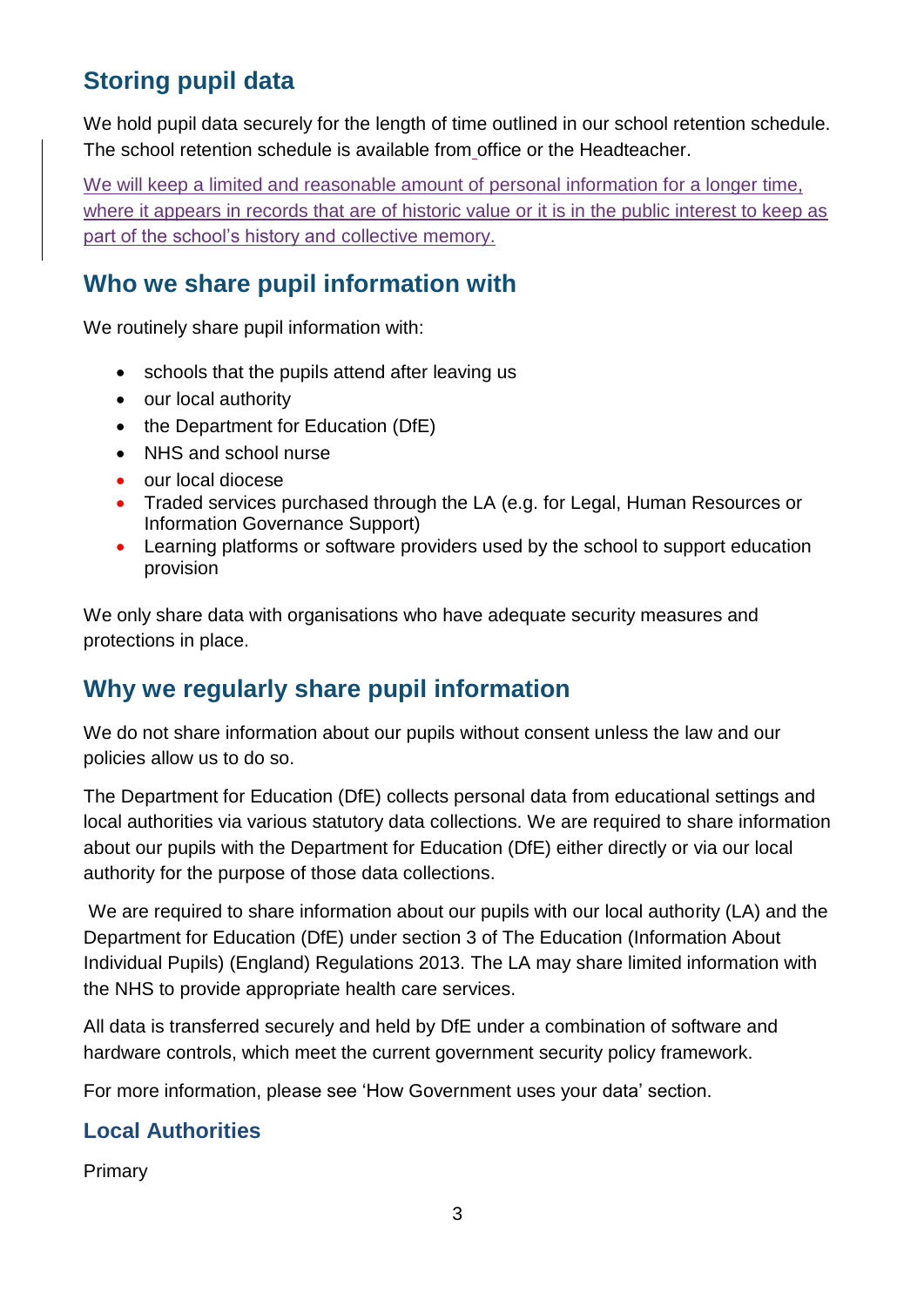We may be required to share information about our pupils with the local authority to ensure that they can conduct their statutory duties under

• the [Schools Admission Code,](https://www.gov.uk/government/publications/school-admissions-code--2) including conducting Fair Access Panels.

#### **Requesting access to your personal data**

Under data protection legislation, parents and pupils have the right to request access to information about them that we hold. To make a request for your personal information, or be given access to your child's educational record, contact the school office or the **Headteacher** 

Depending on the lawful basis above, you may also have the right to:

- object to processing of personal data that is likely to cause, or is causing, damage or distress
- ask us for access to information about you that we hold.
- request we restrict the processing of your personal data (i.e permitting its storage but no further processing).
- object to direct marketing (including profiling) and processing for the purposes of scientific/historical research and statistics.
- not be subject to decisions based purely on automated processing where it produces legal or similarly significant effect on you.
- in certain circumstances, have inaccurate personal data rectified, blocked, erased or destroyed; and
- a right to seek redress, either through the ICO, or through the courts.

If you have a concern about the way we are collecting or using your personal data, we request that you raise your concern with us in the first instance. Alternatively, you can contact the Information Commissioner's Office at<https://ico.org.uk/concerns/>

For further information on how to request access to personal information held centrally by DfE, please see the 'How Government uses your data' section.

# **Withdrawal of consent and the right to lodge a complaint**

Where we are processing your personal data with your consent, you have the right to withdraw that consent. If you change your mind, or you are unhappy with our use of your personal data, please let us know by contacting the Headteacher.

## **Data Protection Officer**

Our Data Protections Office is: Michelle Kirkham Email: northiamoffice@quercusfederation.co.uk]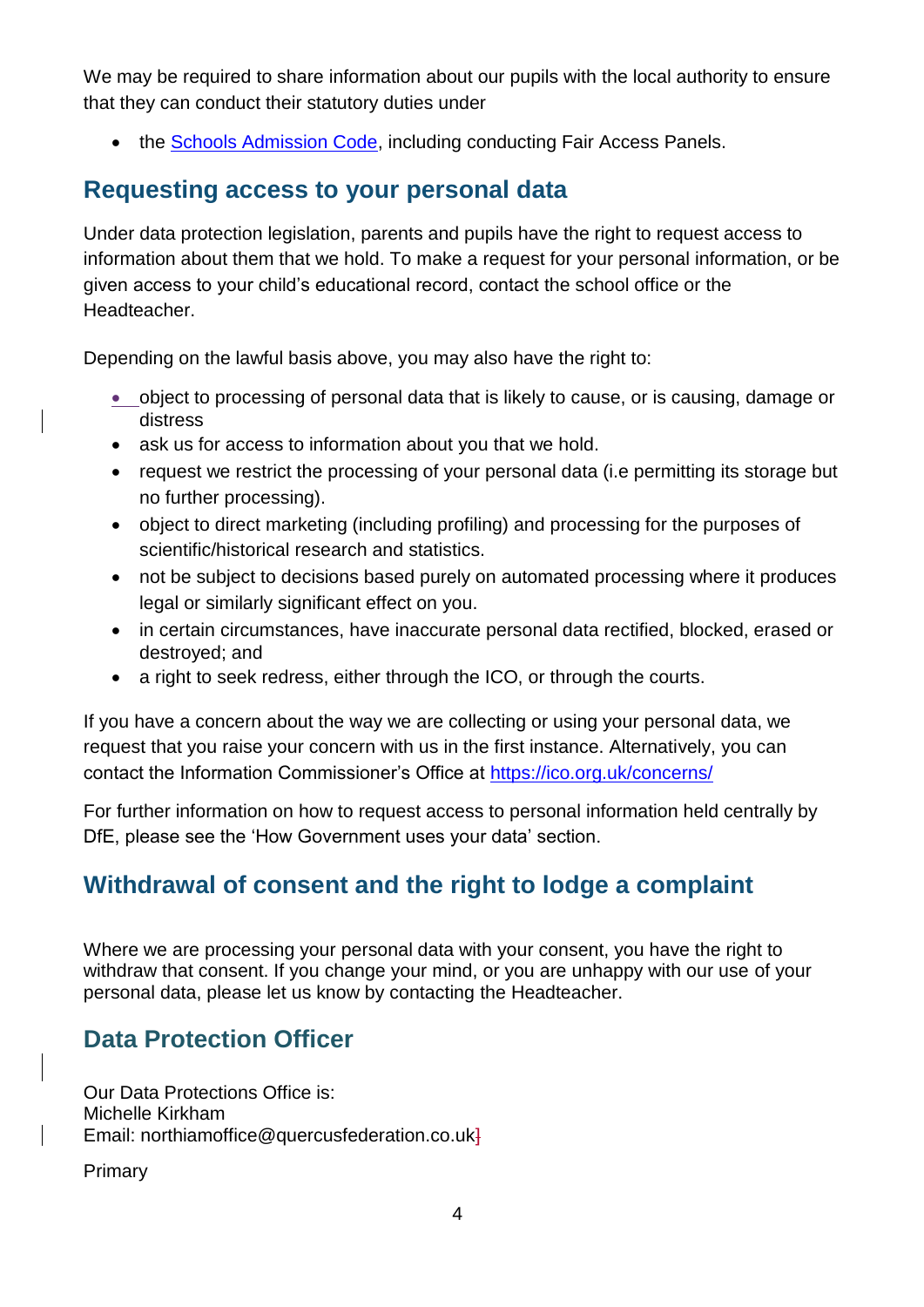Peter Questier (East Sussex County Council, Information Governance Team. Children's Services)

However, please contact the school in the first instance if you have a query regarding this privacy notice or how your information is used.

# **The National Pupil Database (NPD)**

Much of the data about pupils in England goes on to be held in the National Pupil Database (NPD).

The NPD is owned and managed by the Department for Education and contains information about pupils in schools in England. It provides invaluable evidence on educational performance to inform independent research, as well as studies commissioned by the Department.

It is held in electronic format for statistical purposes. This information is securely collected from a range of sources including schools, local authorities and awarding bodies.

We are required by law, to provide information about our pupils to the DfE as part of statutory data collections such as the school census and early years' census. Some of this information is then stored in the NPD. The law that allows this is the Education (Information About Individual Pupils) (England) Regulations 2013.

To find out more about the NPD, go to

[https://www.gov.uk/government/publications/national-pupil-database-user-guide-and](https://www.gov.uk/government/publications/national-pupil-database-user-guide-and-supporting-information)[supporting-information.](https://www.gov.uk/government/publications/national-pupil-database-user-guide-and-supporting-information)

# **Sharing by the Department**

The law allows the Department to share information about our pupils from the NPD with certain third parties, including:

- schools and local authorities
- researchers
- organisations connected with promoting the education or wellbeing of children in England
- other government departments and agencies
- organisations fighting or identifying crime

For more information about the department's NPD data sharing process, please visit: <https://www.gov.uk/data-protection-how-we-collect-and-share-research-data>

Organisations fighting or identifying crime may use their legal powers to contact DfE to request access to individual level information relevant to detecting that crime. Whilst numbers fluctuate slightly over time, DfE typically supplies data on around 600 pupils per year to the Home Office and roughly 1 per year to the Police.